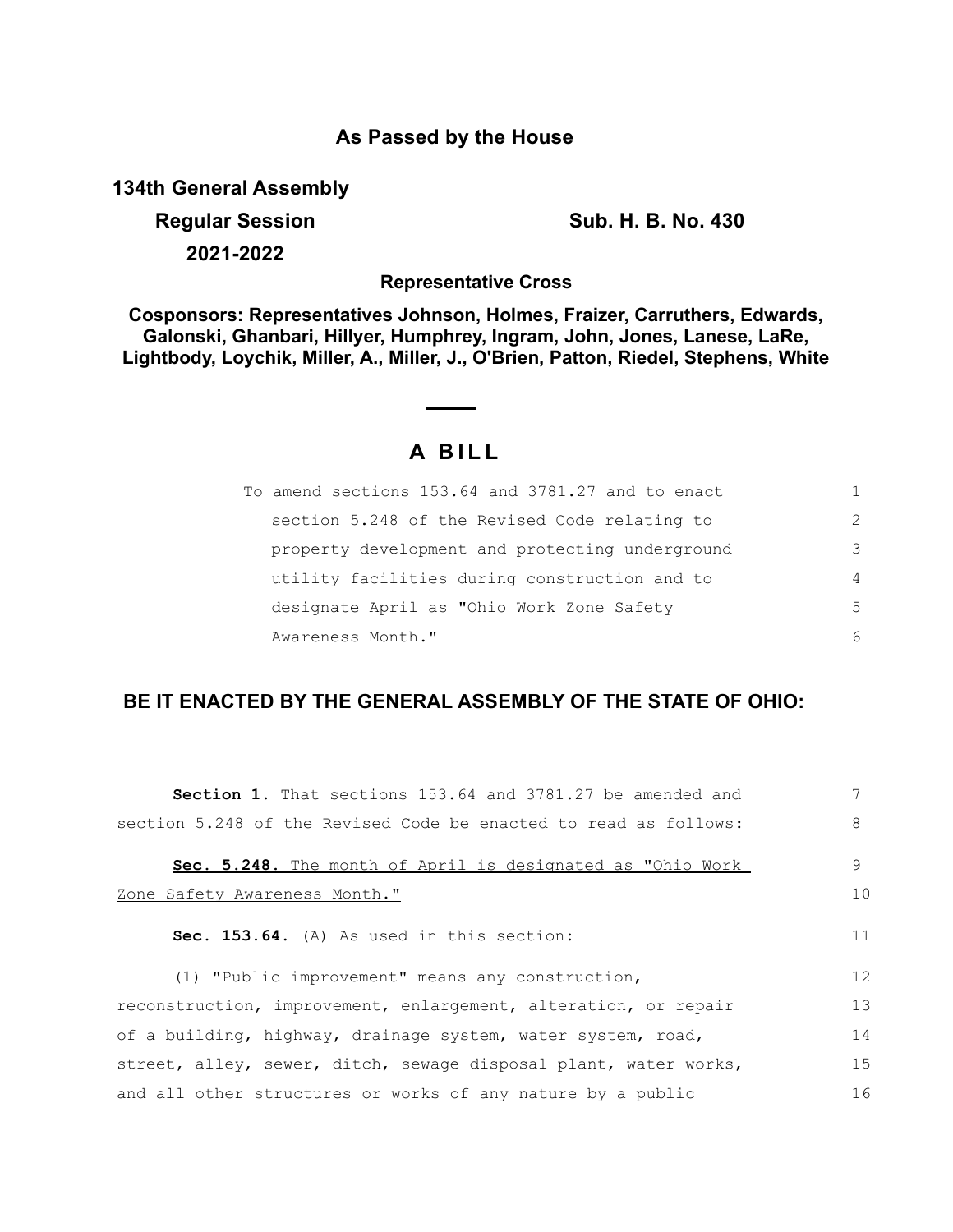| authority.                                                       |    |
|------------------------------------------------------------------|----|
| (2) "Public authority" includes the following:                   | 18 |
| (a) The state, or a county, township, municipal                  | 19 |
| corporation, school district, or other political subdivision;    | 20 |
| (b) Any public agency, authority, board, commission,             | 21 |
| instrumentality, or special district of or in the state or a     |    |
| county, township, municipal corporation, school district, or     | 23 |
| other political subdivision;                                     | 24 |
| (c) A designer as defined in section 3781.25 of the              | 25 |
| Revised Code who is acting on behalf of any entity described in  | 26 |
| division $(A)$ $(2)$ $(a)$ or $(b)$ of this section.             | 27 |
| (3) "Underground utility facilities" includes any item           | 28 |
| buried or placed below ground or submerged under water for use   | 29 |
| in connection with the storage or conveyance of water or sewage; | 30 |
| or electronic, telephonic, or telegraphic communications;        | 31 |
| electricity; petroleum products; manufactured, mixed, or natural | 32 |
| gas; synthetic or liquified natural gas; propane gas; or other   | 33 |
| substances. "Underground utility facilities" includes, but is    | 34 |
| not limited to, all operational underground pipes, sewers,       | 35 |
| tubing, conduits, cables, valves, lines, wires, manholes, and    | 36 |
| attachments, whether owned by any public or private or profit or | 37 |
| nonprofit person, firm, partnership, company, corporation, joint | 38 |
| stock association, joint venture, or voluntary association,      | 39 |
| wherever organized or incorporated, except for a private septic  | 40 |
| system in a single- or multi-family dwelling utilized only for   | 41 |
| that dwelling and not connected to any other system.             | 42 |
| (4) "Protection service" means a notification center not         | 43 |

an owner of an underground utility facility that complies with the following: 44 45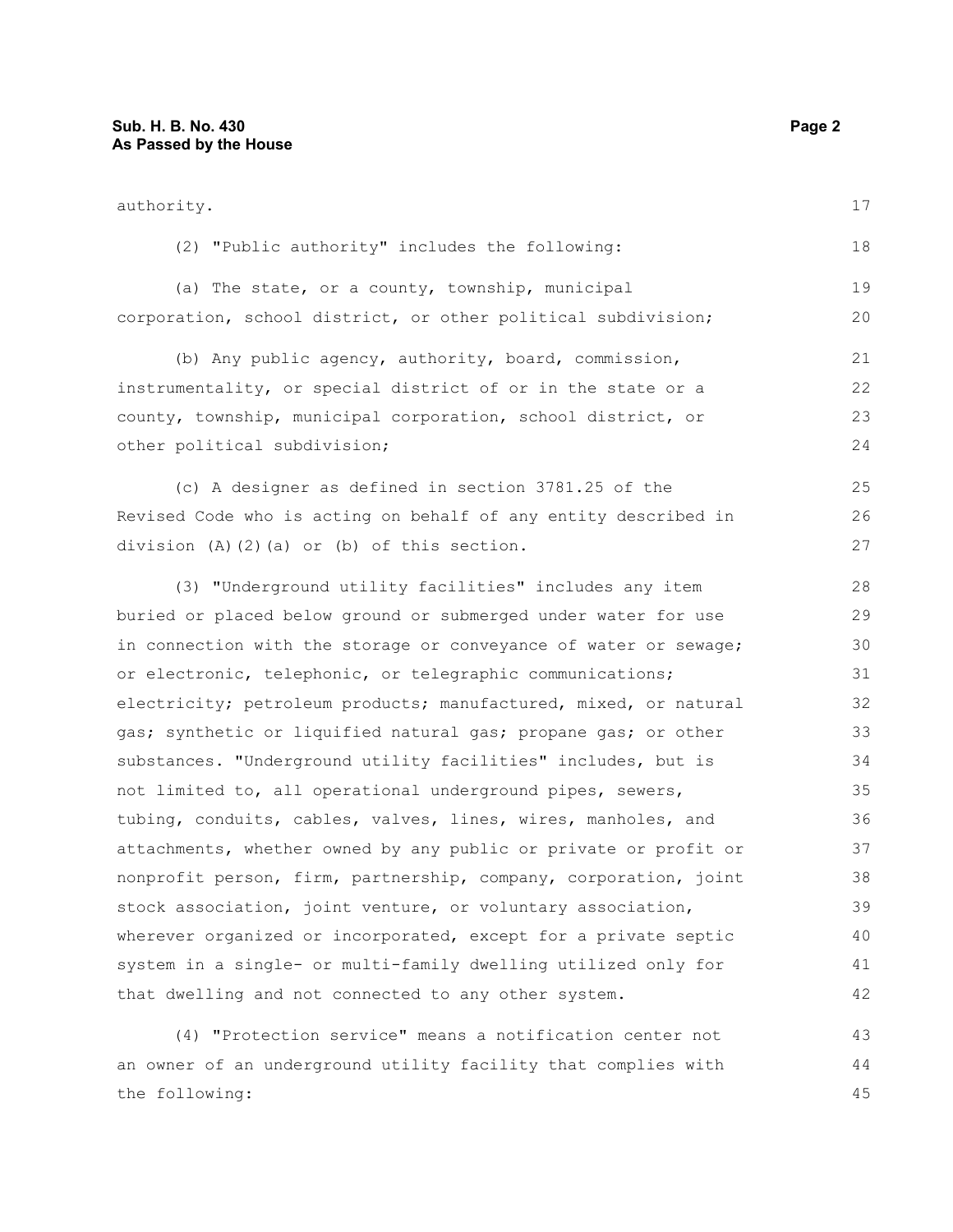#### **Sub. H. B. No. 430 Page 3 As Passed by the House**

(a) It exists for the purpose of receiving notice from public authorities and from other persons that plan to prepare plans and specifications for, or engage in, public improvements involving digging, blasting, excavating, or other underground construction activities; 46 47 48 49 50

(b) It distributes the information described in division (A)(4)(a) of this section to its members and participants;

(c) It has registered by March 14, 1989, with the secretary of state and the public utilities commission under former division (F) of this section as it existed on that date. 53 54 55

(5) "Construction area" means the area delineated on the plans and specifications for the public improvement within which the work provided for in the contract will be performed.

(6) "Interstate gas pipeline" means an interstate gas pipeline subject to the "Natural Gas Pipeline Safety Act of 1968," 49 U.S.C. 1671, as amended. 59 60 61

(7) "Interstate hazardous liquids pipeline" means an interstate hazardous liquids pipeline subject to the "Hazardous Liquid Pipeline Safety Act of 1979," 49 U.S.C. 2002, as amended.

(B)(1) In any public improvement which may involve underground utility facilities, the public authority, prior to preparing plans and specifications, shall contact a protection service and any owners of underground utility facilities that are not members of a protection service for the existence and location of all underground utility facilities within the construction area. 65 66 67 68 69 70 71

(2) If requested by the public authority, each owner of underground utility facilities within the construction area, other than real property owners listed in divisions (C)(1) to 72 73 74

51 52

56 57 58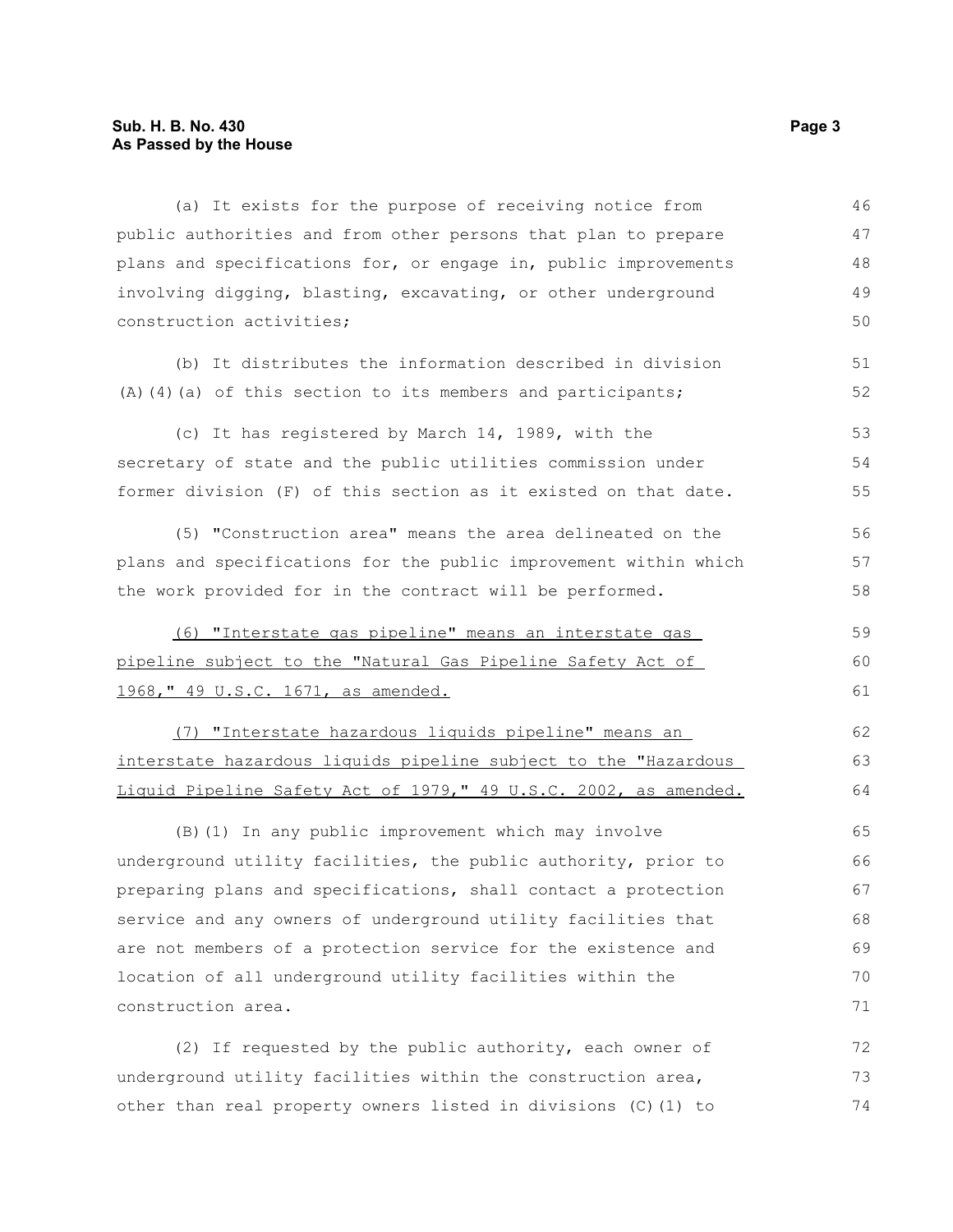| (4) of section 3781.25 of the Revised Code, shall do one of the  | 75  |
|------------------------------------------------------------------|-----|
| following within ten days of receiving notice from the public    | 76  |
| authority or a protection service:                               | 77  |
| (a) Mark the location of the underground utility                 | 78  |
| facilities, other than those facilities serving single-family or | 79  |
| two-, three-, or four-unit dwellings, within the construction    | 80  |
| area in accordance with the marking standards described in       | 81  |
| division (C) of section 3781.29 of the Revised Code;             | 82  |
| (b) Provide digital or paper drawings, or both, that meet        | 83  |
| both of the following requirements:                              | 84  |
| (i) They are drawn to scale and include locatable items.         | 85  |
| Locatable items may include poles, pedestals, back of curb,      | 86  |
| sidewalk, edge of pavement, centerline of ditch, property lines, | 87  |
| and other similar items.                                         | 88  |
| (ii) They depict the location of the underground utility         | 89  |
| facilities.                                                      | 90  |
| (3) If the public improvement is within six hundred sixty        | 91  |
| feet of the center point of any interstate hazardous liquid      | 92  |
| pipeline or interstate gas pipeline, the pipeline operator shall | 93  |
| provide to the public authority all of the following:            | 94  |
| (a) A written notice of any special notification                 | 95  |
| requirements;                                                    | 96  |
| (b) The location and description of any right-of-way             | 97  |
| associated with the pipeline as well as pipeline location        | 98  |
| information, such as providing documents reflecting the actual   | 99  |
| location of the pipeline, marking facilities on design drawings, | 100 |
| and providing maps;                                              | 101 |
| (c) Contact information for the primary contact person for       | 102 |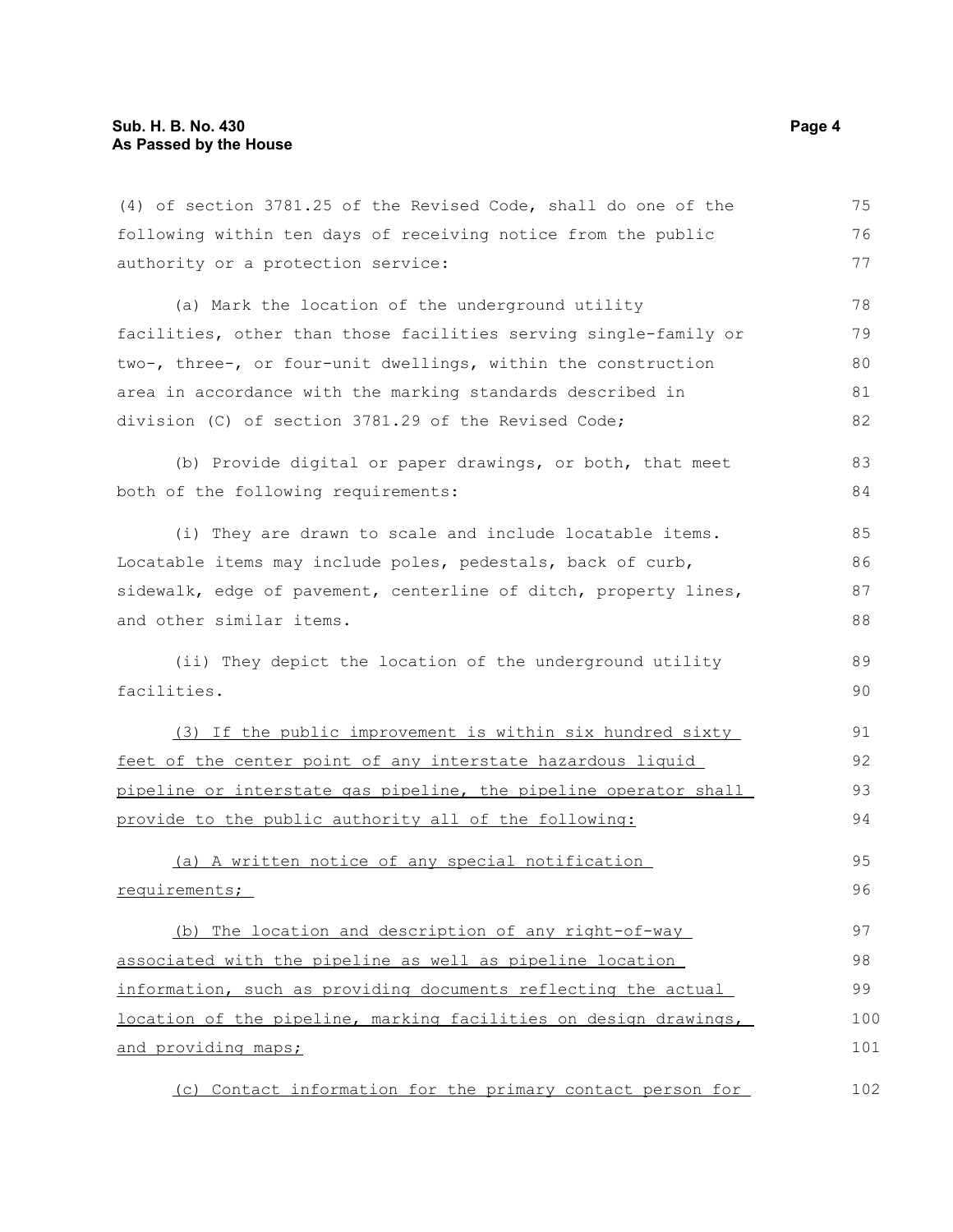#### **Sub. H. B. No. 430 Page 5 As Passed by the House**

the project area.

Compliance with division-divisions (B)(2) and (3) of this section does not relieve an owner of underground utility facilities from compliance with the marking requirements of section 3781.29 of the Revised Code. 104 105 106 107

 $(3)$   $(4)$  The public authority shall include, in the plans and specifications for such improvement, the identity and location of the existing underground utility facilities located in the construction area as provided to the public authority by the owner of the underground utility facility and the name, address, and telephone number of each owner of any underground utility facilities in the construction area that does not subscribe to a protection service. 108 109 110 111 112 113 114 115

(a) If the public authority is notified that the improvement is within six hundred sixty feet of the center point of any interstate hazardous liquid pipeline or interstate gas pipeline, the public authority shall also include in the plans and specifications for the project all of the following: 116 117 118 119 120

(i) Any special notification requirements;

(ii) The name and contact information of the primary contact person for each pipeline operator who has provided notice to the public authority under division (B)(3) of this section; 122 123 124 125

(iii) Notice stating that the public authority has utilized reasonable means to contact the pipeline operator to verify the location of the pipeline and pipeline right-of-way; 126 127 128

(iv) Notice that the public authority has reviewed, or has attempted to review, preliminary information about the public improvement with the pipeline operator and incorporated the 129 130 131

103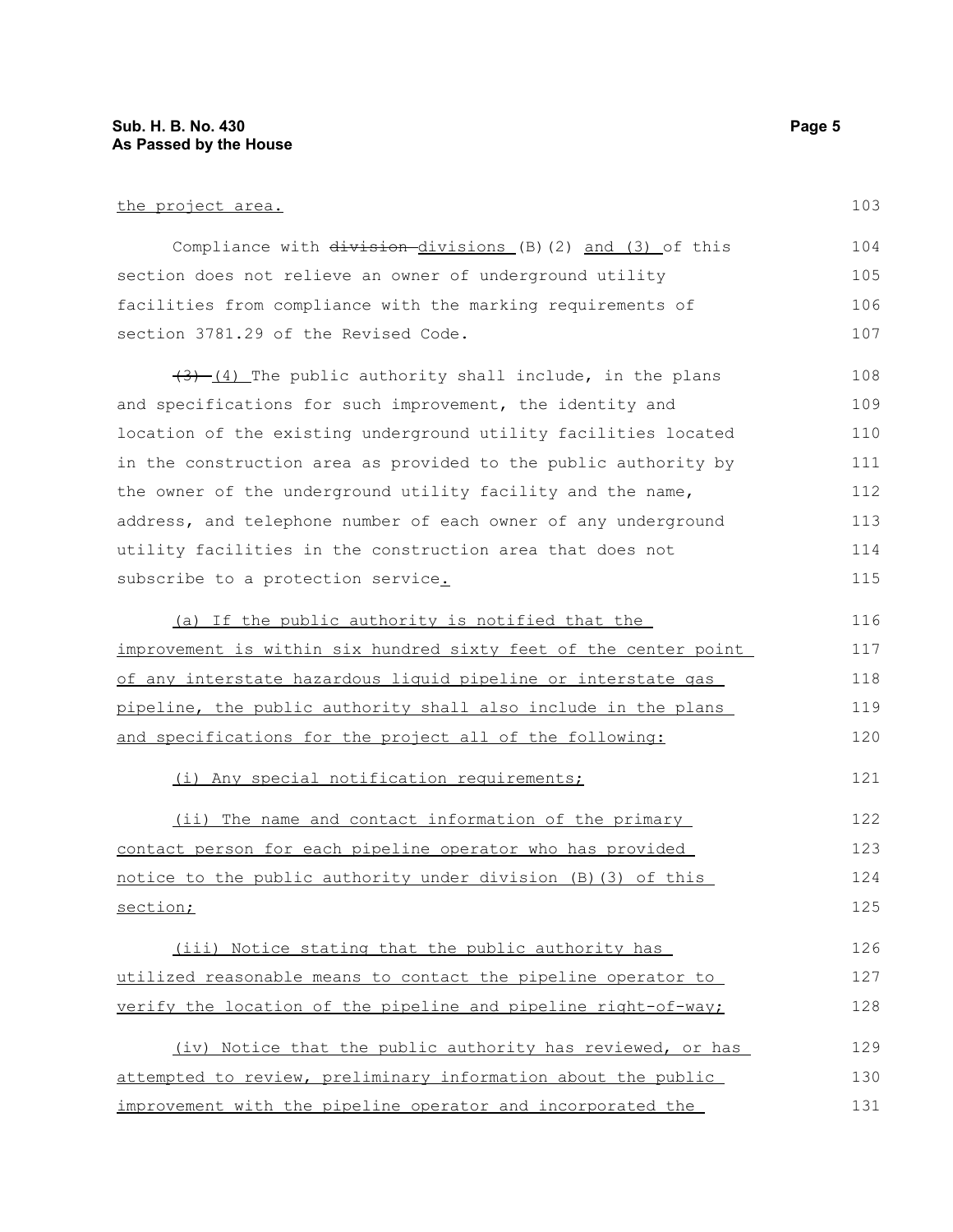#### requested adjustments into the plans.

(b) For purposes of division (B)(4)(a)(iii) of this section, a public authority who provides notice to the protection service in accordance with division (B)(1) of this section is deemed to have utilized reasonable means to contact the operator of the pipeline. 133 134 135 136 137

(4) (5) Any anticipated temporary or permanent relocation of underground utility facilities deemed necessary by the public authority shall be negotiated or arranged by the public authority with the owners of the underground utility facilities prior to the start of construction. If a temporary or permanent relocation of utility facilities is necessary, the owner of the underground utility facility shall be given a reasonable time to move such utility facilities unless the contractor to whom the contract for a public improvement is awarded or its subcontractor agrees with the owner of the underground utility facility to coordinate relocation with construction operations. 138 139 140 141 142 143 144 145 146 147 148

(5) (6) The public authority, within ten calendar days after award of a contract for a public improvement, shall notify in writing all owners of underground utility facilities known to be located in the construction area of the public improvement of the name and address of the contractor to whom the contract for the public improvement was awarded. Where notice is given in writing by certified mail, the return receipt, signed by any person to whom the notice is delivered, shall be conclusive proof of notice. 149 150 151 152 153 154 155 156 157

(C) The contractor to whom a contract for a public improvement is awarded or its subcontractor, at least two working days, excluding Saturdays, Sundays, and legal holidays, but no more than ten working days, prior to commencing 158 159 160 161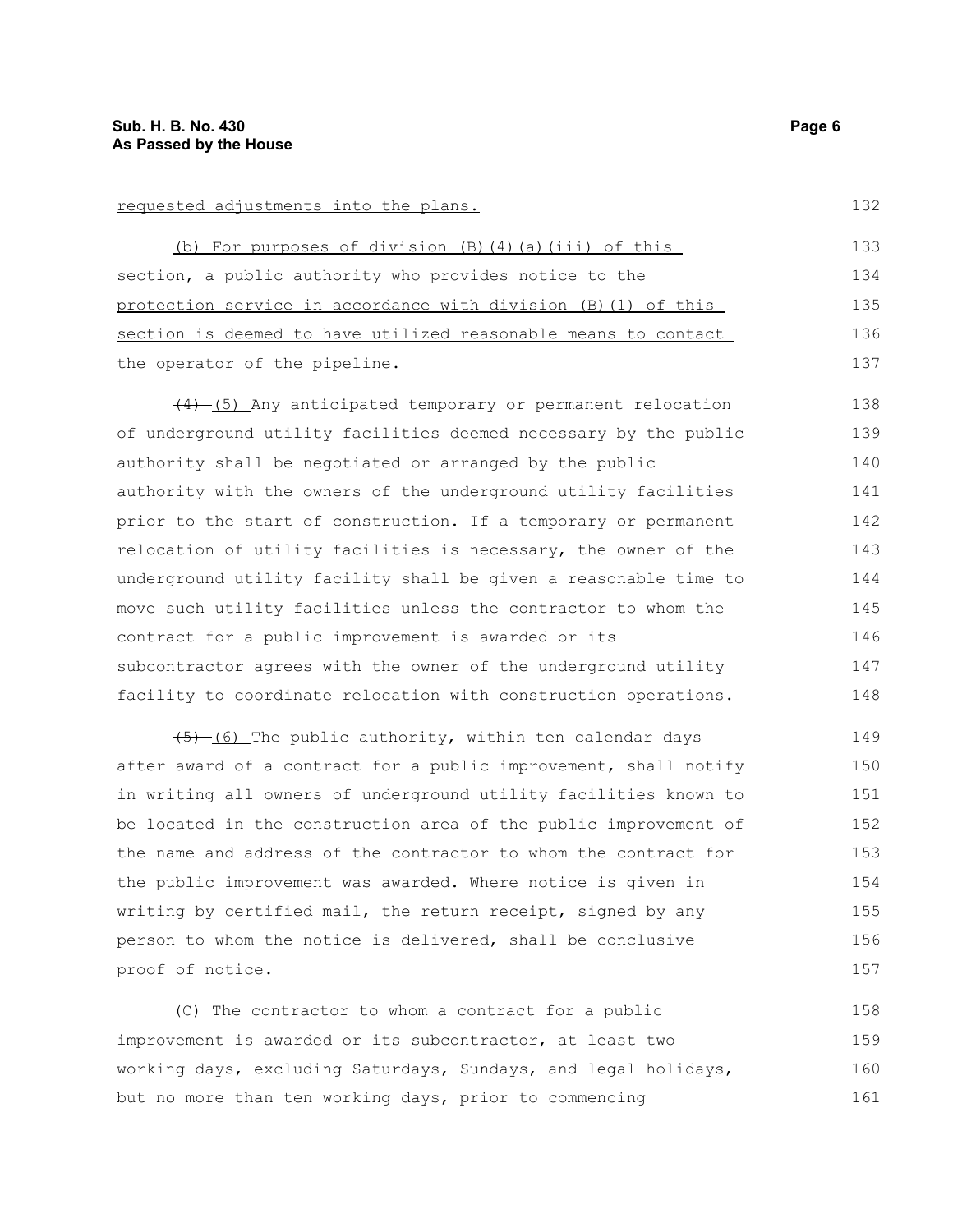#### **Sub. H. B. No. 430 Page 7 Page 7 As Passed by the House**

construction operations in the construction area which may involve underground utility facilities, shall cause notice to be given to a protection service and the owners of underground utility facilities shown on the plans and specifications who are not members of a protection service. The owner of the underground utility facility, within forty-eight hours, excluding Saturdays, Sundays, and legal holidays, after notice is received, shall stake, mark, or otherwise designate the location of the underground utility facilities in the construction area in such a manner as to indicate their course together with the approximate depth at which they were installed. 162 163 164 165 166 167 168 169 170 171 172 173

(D) If the public authority fails to comply with the requirements of division (B) of this section, the contractor to whom the work is awarded or its subcontractor complies with the requirements of division (C) of this section, and the contractor or its subcontractor encounters underground utility facilities in the construction area that would have been shown on the plans and specifications for such improvement had a protection service or owner of the underground utility facility who is not a member of a protection service whose name, address, and telephone number is provided by the public authority been contacted, then the contractor, upon notification to the public authority, is entitled to an increase to the contract price for itself or its subcontractor for any additional work that must be undertaken or additional time that will be required and is entitled to an extension of the completion date of the contract for the period of time of any delays to the construction of the public improvement. 174 175 176 177 178 179 180 181 182 183 184 185 186 187 188 189 190

In the event of a dispute as to the application of this section, procedures may be commenced under the applicable terms 191 192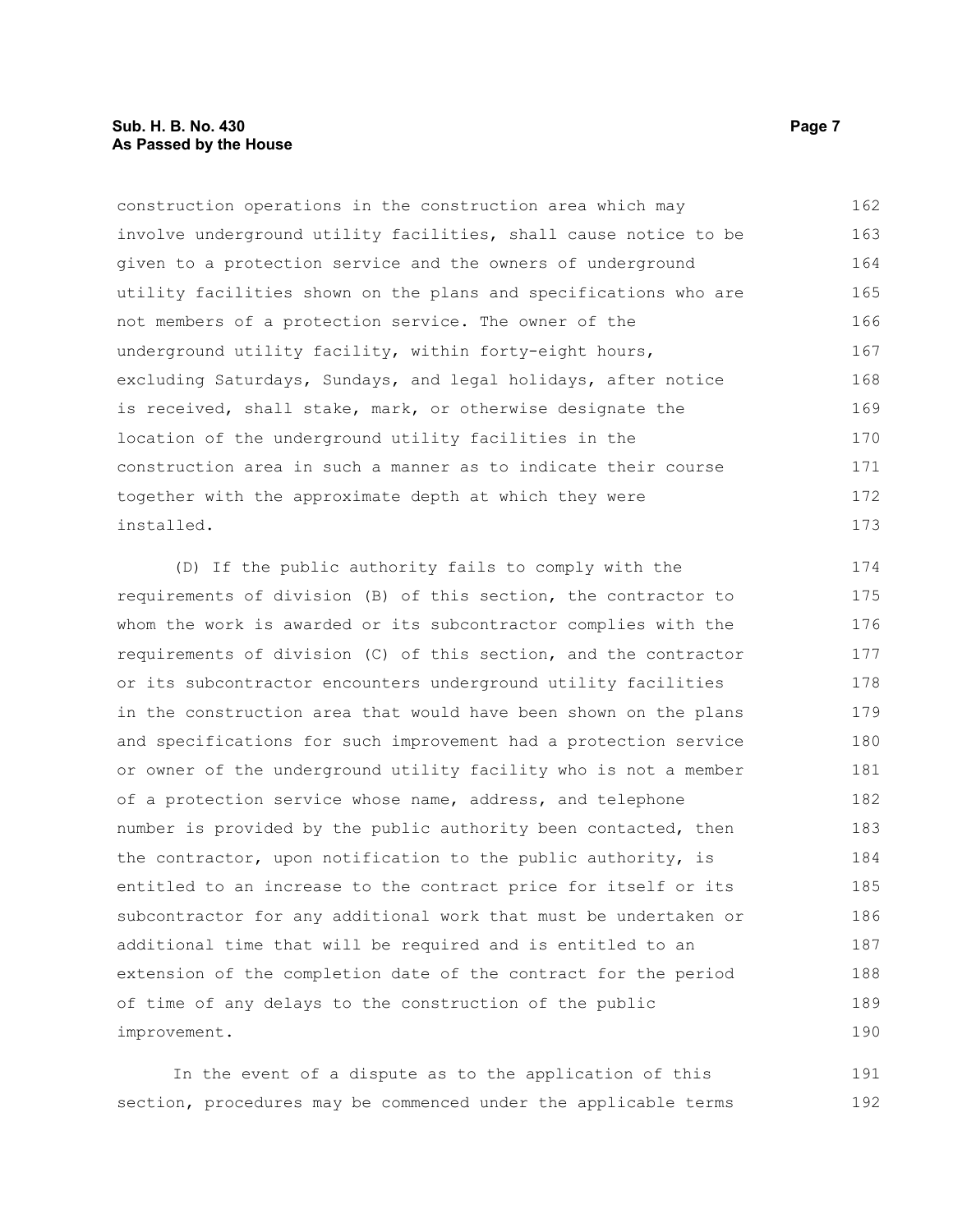#### **Sub. H. B. No. 430 Page 8 As Passed by the House**

of the construction contract, or if the contract contains no provision for final resolution of the dispute, pursuant to the procedures for arbitration in Chapter 2711. of the Revised Code. 193 194 195

This section does not affect rights between the contractors and the public authority for any increase in contract price or additional time to perform the contract when the public authority complies with division (B) of this section. 196 197 198 199

Any public authority who complies with the requirements of division (B) of this section and any contractor or its subcontractor who complies with the requirements of division (C) of this section shall not be responsible to the owner of the underground utility facility if underground utility lines are encountered not as marked in accordance with the provisions of division (C) of this section by the owner of the underground utility facility, unless the contractor or its subcontractor has actual notice of the underground utility facility. Except as noted in this division, this section does not affect rights between the contractor or its subcontractor and the owner of the underground utility facility for failure to mark or erroneously marking utility lines. The public authority shall not make as a requirement of any contract for public improvement any change in responsibilities between the public authority and the owners of the underground utility facilities in connection with damage, injury, or loss to any property in connection with underground utility facilities. 200 201 202 203 204 205 206 207 208 209 210 211 212 213 214 215 216 217

The contractor or its subcontractor shall alert immediately the occupants of nearby premises as to any emergency that the contractor or subcontractor may create or discover at or near such premises. The contractor or its subcontractor shall report immediately to the owner or operator of the underground 218 219 220 221 222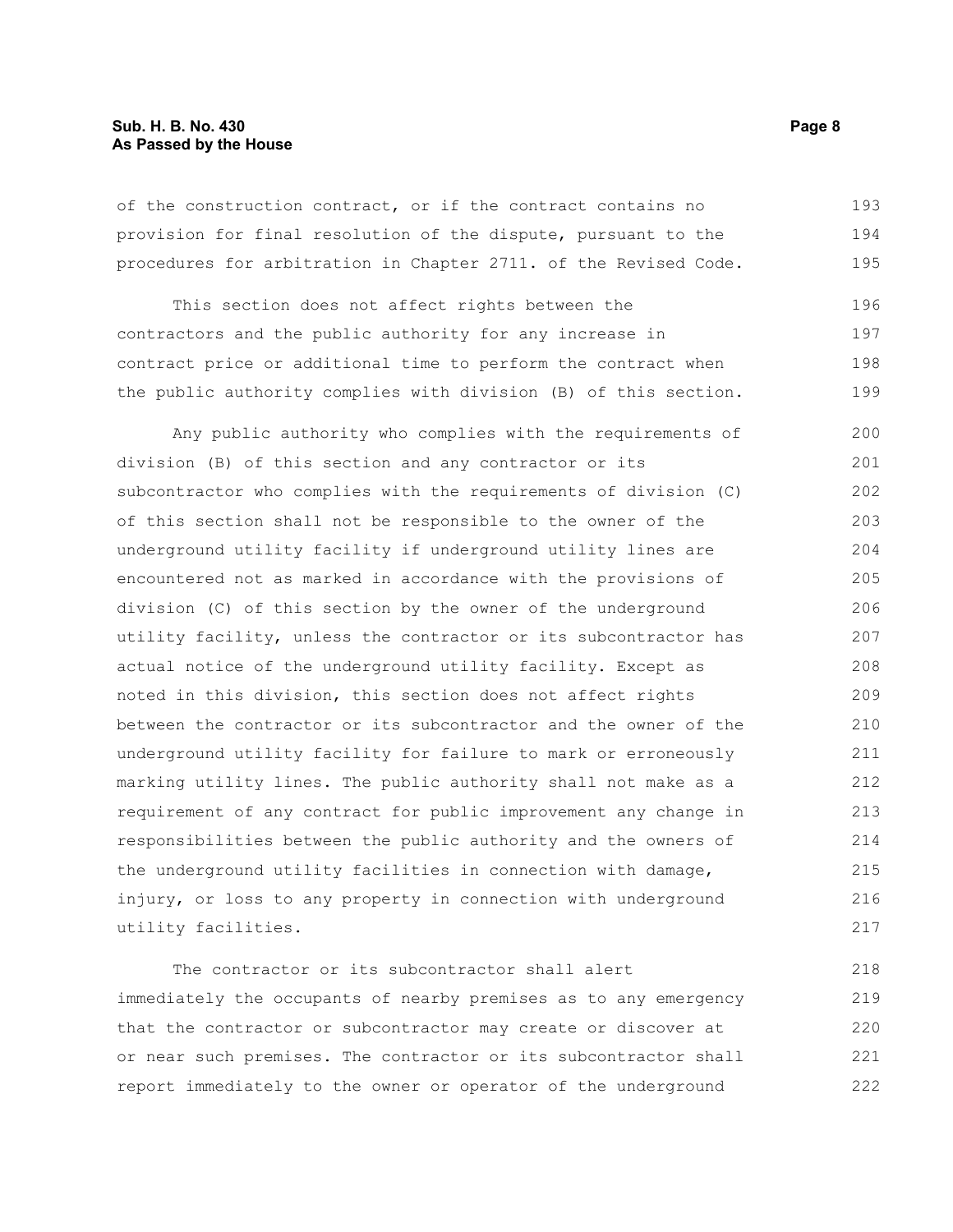facility any break or leak on its lines or any dent, gouge, groove, or other damage to such lines or to their coating or cathodic protection, made or discovered in the course of their excavation. 223 224 225 226

(E) This section does not affect rights between the public authority and the owners of the underground utility facilities for responsibility for costs involving removal, relocation, or protection of existing underground utility facilities, or for costs for delays occasioned thereby.

**Sec. 3781.27.** (A) In order to ascertain the name of each utility with underground utility facilities located at the proposed excavation site and the types and tolerance zones of those facilities based on current records of the utility, any developer who is planning a project that will require excavation or the designer employed by the developer for the project shall notify a protection service of the location of the proposed excavation site.

(B) Except in the case of limited basis participants, the protection service shall provide notice of the proposed excavation to each participant in the service that has underground utility facilities in the area of the proposed excavation site. Except as provided in section 3781.271 of the Revised Code, in the case of limited basis participants, the protection service shall notify the developer or the designer employed by the developer of the name of each limited basis participant with underground utility facilities within the municipal corporation or township and county of the proposed excavation site, and the developer or designer shall contact that utility. 240 241 242 243 244 245 246 247 248 249 250 251

(C)(1) Each utility that has any underground utility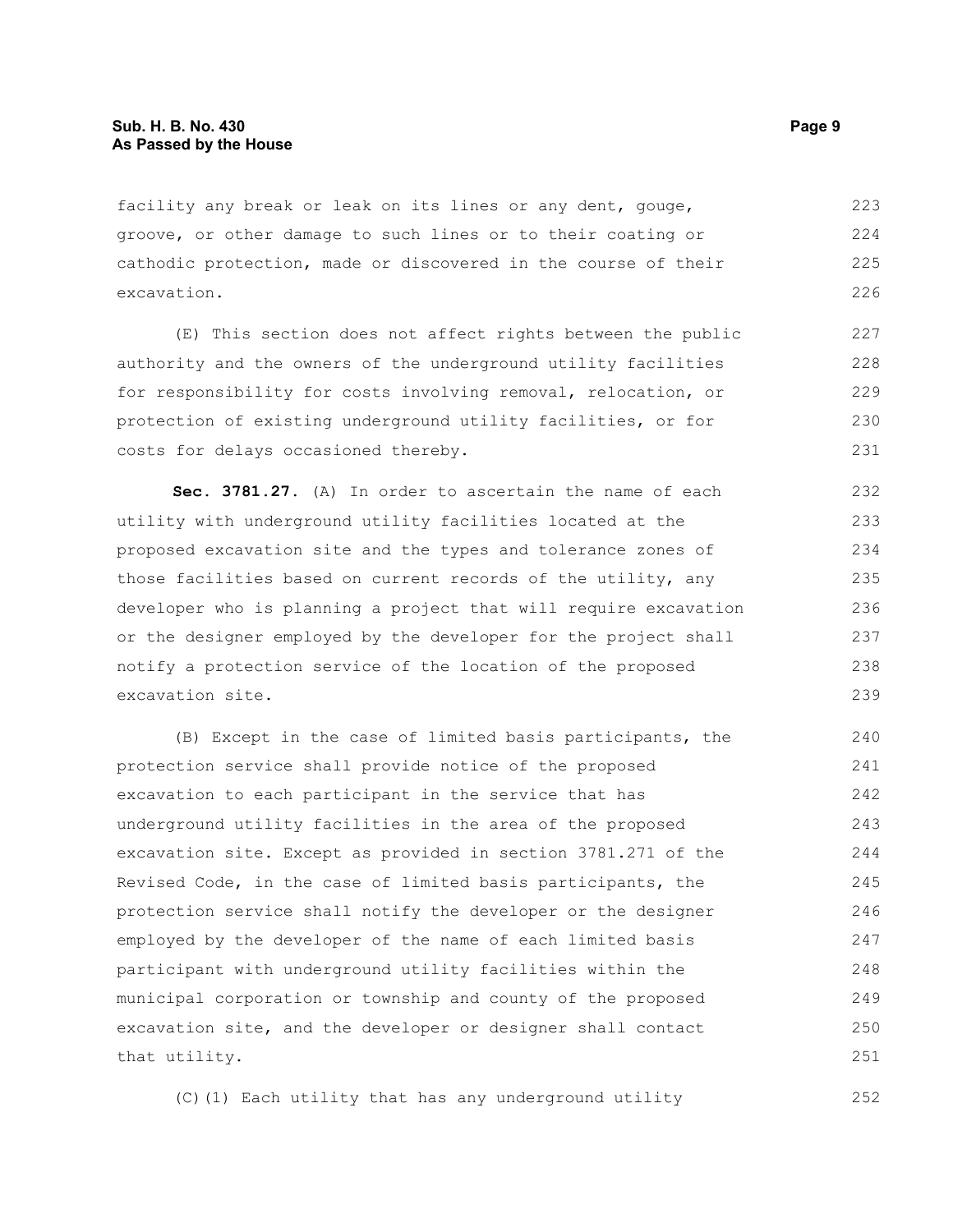| facilities in the area of the proposed excavation site shall      | 253 |
|-------------------------------------------------------------------|-----|
| notify the developer or the designer employed by the developer    | 254 |
| of the locations and description of the utility's underground     | 255 |
| utility facilities located at the proposed excavation site in     | 256 |
| accordance with division $(C)$ $(2)$ of this section. The utility | 257 |
| shall make this notification within ten working days of           | 258 |
| receiving a notice under division (B) of this section or by a     | 259 |
| later date acceptable to the developer or designer and utility.   | 260 |
| In-If the ease-proposed project is within six hundred sixty feet  | 261 |
| of the center point of an interstate hazardous liquid pipeline    | 262 |
| or an interstate gas pipeline, the utility also-shall provide     | 263 |
| written notice to the developer or designer of any special        | 264 |
| notification requirements and identify its primary contact        | 265 |
| person for the project area.                                      | 266 |
|                                                                   |     |

(2) If requested by the developer or the designer employed by the developer, each utility shall do one of the following in order to comply with the notification requirements of division (C)(1) of this section:

(a) Mark the location of the underground utility facilities, other than those facilities serving single-family or two-, three-, or four-unit dwellings, at the proposed excavation site in accordance with the marking standards described in division (C) of section 3781.29 of the Revised Code; 271 272 273 274 275

(b) Provide digital or paper drawings, or both, that meet both of the following requirements: 276 277

(i) They are drawn to scale and include locatable items. Locatable items may include poles, pedestals, back of curb, sidewalk, edge of pavement, centerline of ditch, property lines, and other similar items. 278 279 280 281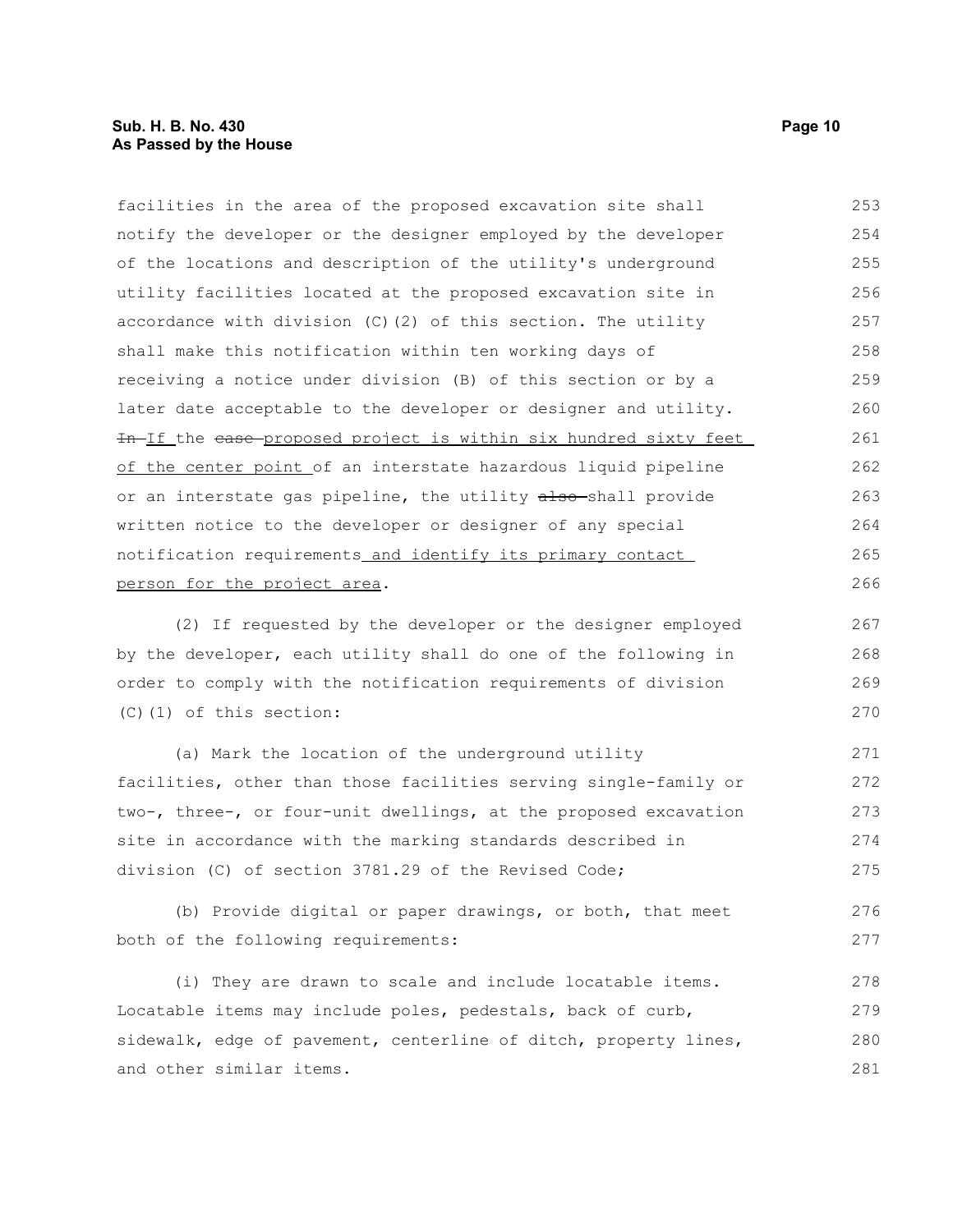(ii) They depict the location of the underground utility facilities. (3) In the case of an interstate hazardous pipeline and an interstate gas pipeline, the utility shall also provide the location and description of any right-of-way associated with the underground utility facilities as well as pipeline location information, such as providing documents reflecting the actual location of the pipeline, marking facilities on design drawings, and providing maps. Compliance with  $\frac{div}{\sin \theta}$  divisions (C)(2) and (3) of this section does not relieve a utility from compliance with the marking requirements of section 3781.29 of the Revised Code. (D) The utility shall determine if any relocation, support, or removal, or protective steps beyond those described in divisions (A)(1) to (5) of section 3781.30 of the Revised Code are required in order to prevent disturbance or interference with the underground utility facilities during excavation. The utility shall determine whether it will permit the developer or the designer employed by the developer to make those adjustments, and, if the adjustments are to be made by the utility, a reasonable amount of time necessary to make those adjustments. (E)(1) Based on the information provided pursuant to division (C) of this section, the developer or the designer employed by the developer shall indicate the approximate locations of underground utility facilities either on or with the plans prepared for the project. The developer or designer shall include with the plans the names, addresses, and telephone 282 283 284 285 286 287 288 289 290 291 292 293 294 295 296 297 298 299 300 301 302 303 304 305 306 307 308 309

numbers of utilities with underground facilities at the excavation site, indicating which utilities are limited basis 310 311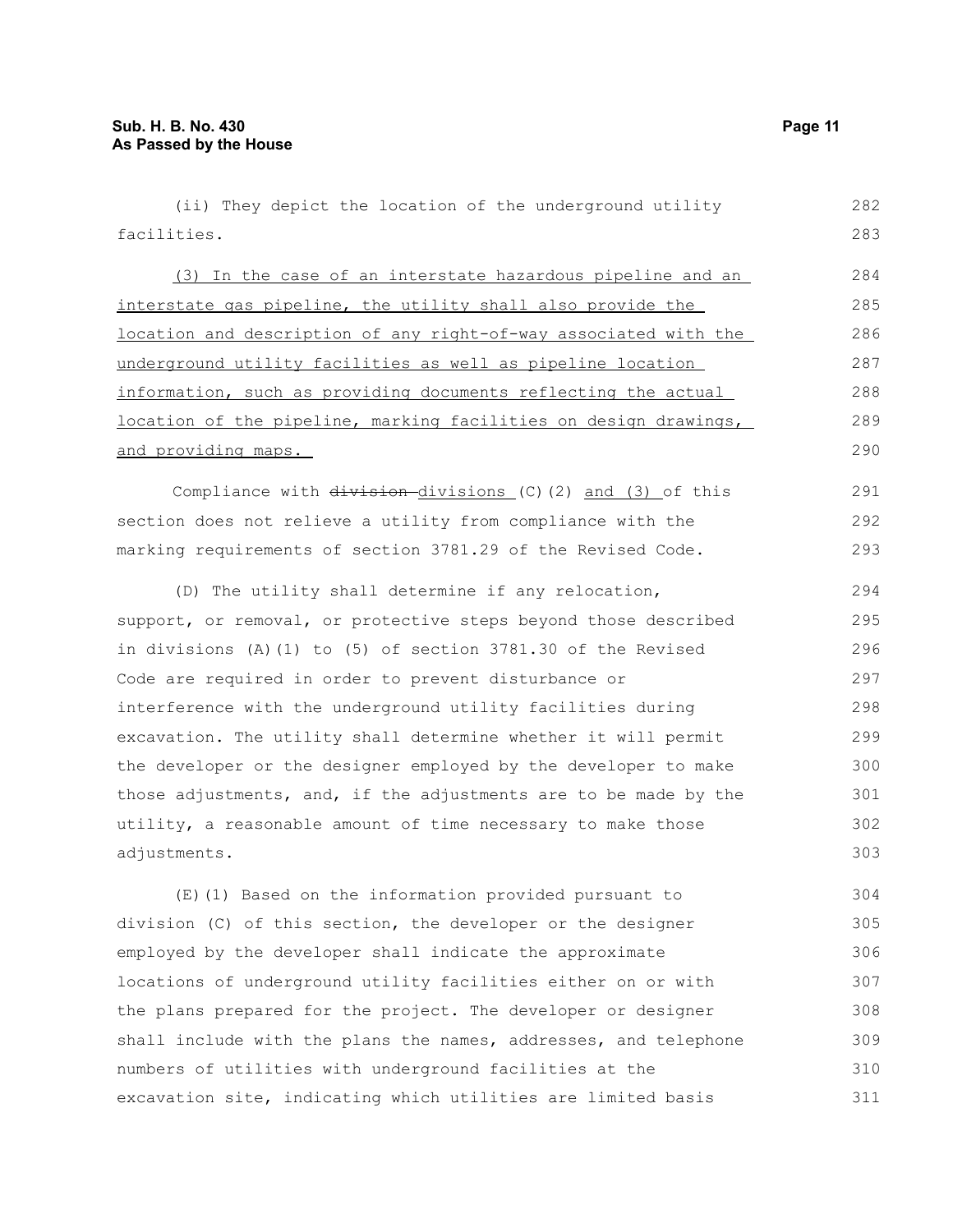| participants; the name and telephone number of any appropriate   | 312 |
|------------------------------------------------------------------|-----|
| protection service; and any required adjustments as described in | 313 |
| division (D) of this section, including the reasonable time      | 314 |
| necessary for the utility to make those adjustments. In the case | 315 |
| of an interstate hazardous liquid pipeline or an interstate gas  | 316 |
| pipeline, the developer or designer also shall include any all   | 317 |
| of the following:                                                | 318 |
| (a) Any special notification requirements;                       | 319 |
| The name and contact information of the primary<br>(b)           | 320 |
| contact person for each pipeline operator who has provided       | 321 |
| notice to the developer or designer under division (C) (1) of    | 322 |
| this section;                                                    | 323 |
| (c) Notice stating that the developer or designer has            | 324 |
| utilized reasonable means to contact the pipeline operator to    | 325 |
| verify the location of the pipeline and pipeline rights-of-way.  | 326 |
| Developers and designers who provide notice to the protection    | 327 |
| service in accordance with division (A) of this section are      | 328 |
| deemed to have complied with the notification requirement under  | 329 |
| this division.                                                   | 330 |
| (d) Notice that the developer or designer has reviewed, or       | 331 |
| attempted to review, preliminary information about the proposed  | 332 |
| development with the pipeline operator and incorporated          | 333 |
| requested adjustments into the plans.                            | 334 |
| (2) (a) Except as otherwise provided in division $(E)$ (2) (b)   | 335 |
| of this section, the developer or designer shall provide the     | 336 |
| plans to the commercial excavator prior to entering into a       | 337 |
| contract that involves such excavation. If the developer does    | 338 |
|                                                                  |     |

not prepare written plans or have any written plans prepared, the developer shall otherwise provide the approximate locations, 339 340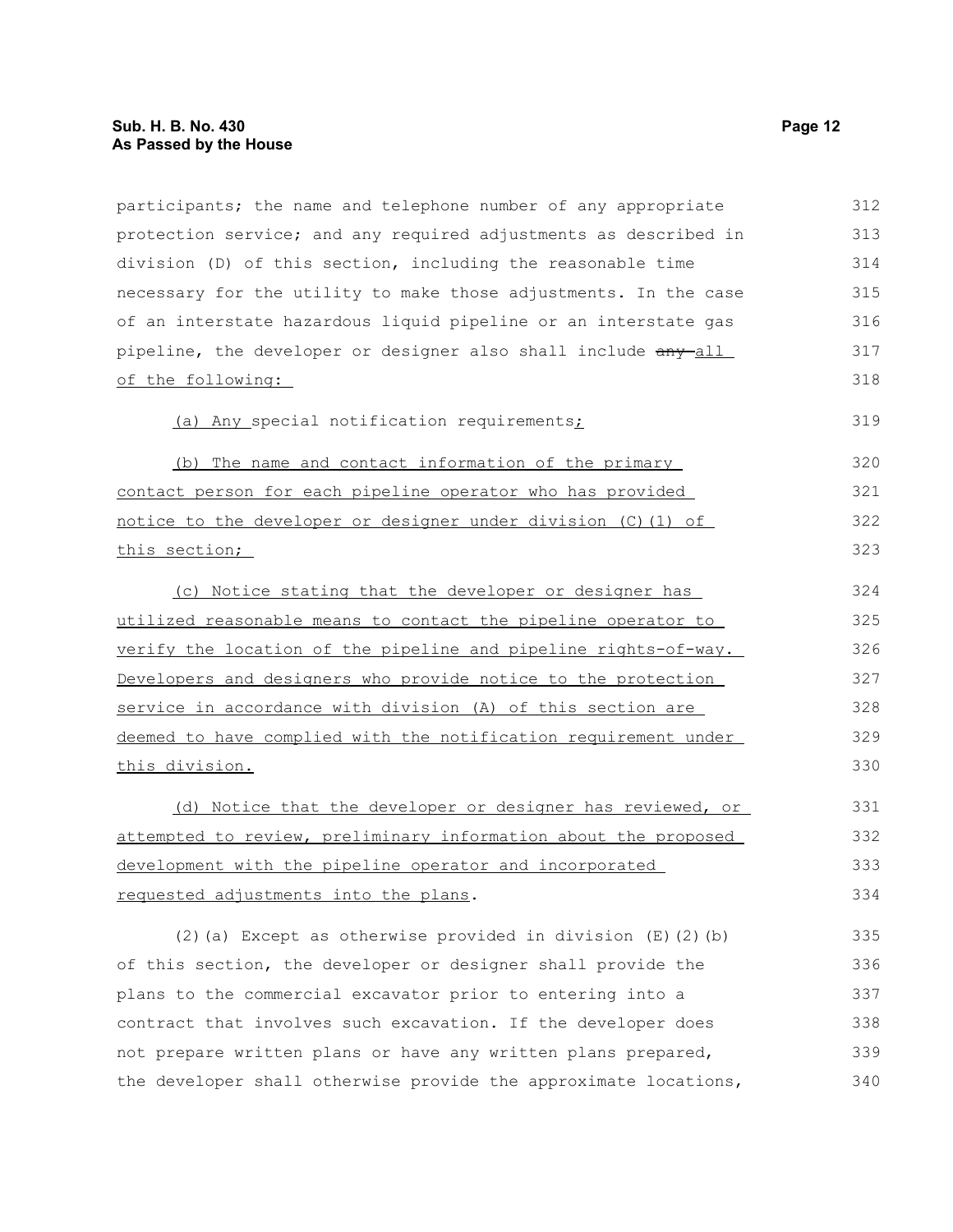identifying information on the utilities, information on required adjustments, and any special notification requirements to the commercial excavator before excavation begins. 341 342 343

(b) When the developer is a utility, the utility shall provide either the plans or the approximate locations, identifying information on the utilities, information on required adjustments, and any special notification requirements to the excavator before excavation begins. 344 345 346 347 348

(3) The developer or designer shall design the project taking into account the approximate location of existing underground utility facilities in order to prevent, as far as is practicable, disturbance or interference with those facilities. 349 350 351 352

(4) When a project includes installation of new underground utility facilities, the developer or designer shall attempt to design the installation so that at least a twelveinch clearance is provided between the facilities. No facility shall be installed with less than a twelve-inch clearance unless the owners of existing facilities are notified, in writing, prior to installation. 353 354 355 356 357 358 359

(F)(1) This section does not apply in the case of a utility making emergency repair to its own underground utility facility. 360 361 362

(2) This section does not apply in the case of the owner of the types of real property identified in divisions (C)(1) to (4) of section 3781.25 of the Revised Code, unless the owner employs a designer to make written plans for work that will involve excavation. If the owner employs a designer, the designer shall contact a protection service and utilities that are limited basis participants in accordance with divisions (A) 363 364 365 366 367 368 369